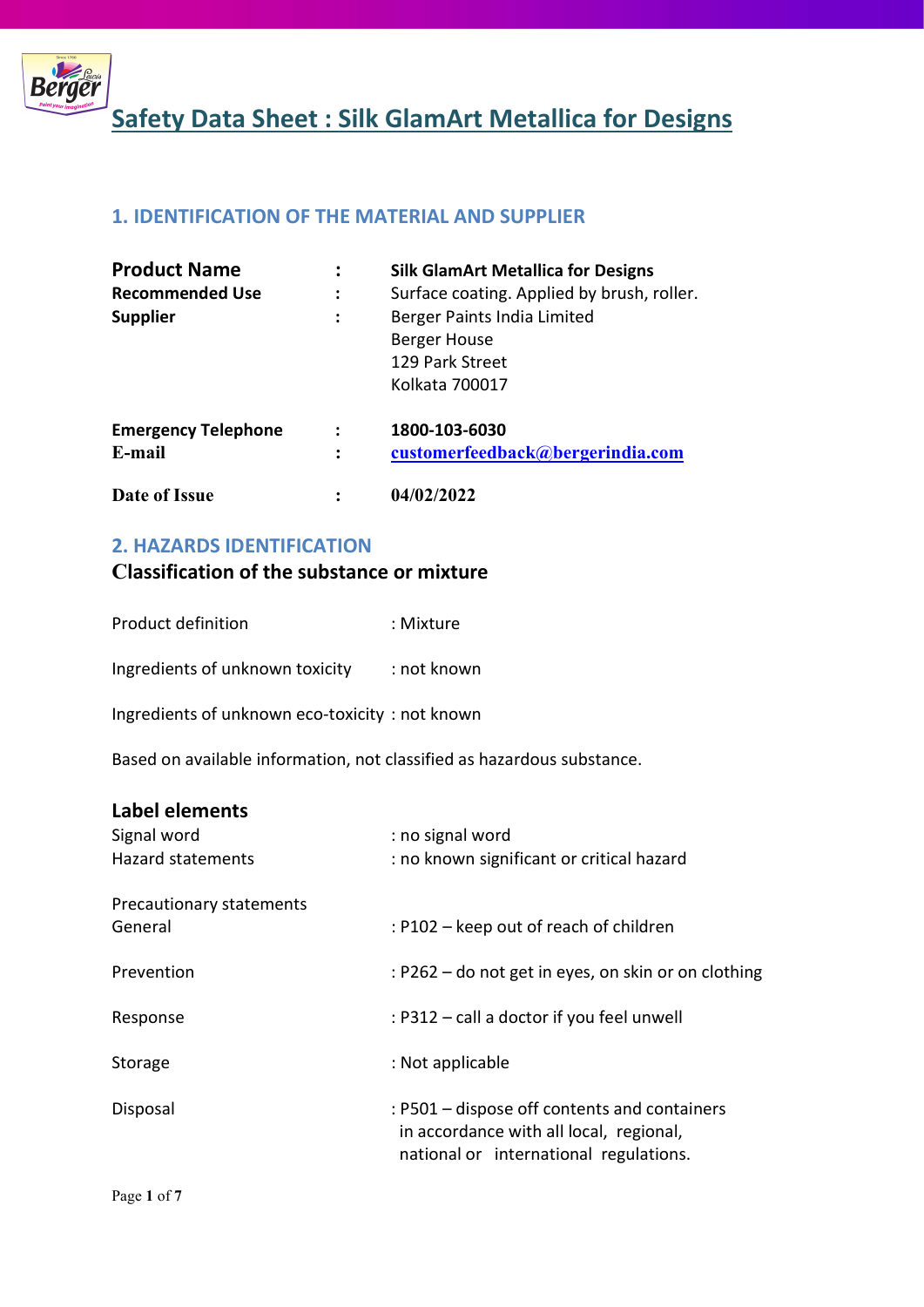

Not classified as Dangerous Goods for transport by Road and Rail; NON-DANGEROUS GOODS.

# 3. COMPOSITION/INFORMATION ON INGREDIENTS

| <b>Components</b>                | <b>CAS Number</b> | Proportion |
|----------------------------------|-------------------|------------|
| Mixture of pigments              |                   | 10-40%     |
| Water                            | 7732-18-5         | 10-40%     |
| <b>CMIT/MIT (3:1)</b>            | 55965-84-9        | ≤0.0015%   |
| Methyl isothiazolinone           | 2682-20-4         | ≤0.03%     |
| 1,2-benzisothiazol-3(2H)-one     | 2634-33-5         | < 0.05%    |
| Synthetic polymer(s)             | --                | 15-30%     |
| Ingredients determined not to be | $-$               | To 100%    |
| hazardous                        |                   |            |

## 4. FIRST AID MEASURES

#### General :

In all cases of doubt, or when symptoms persist, seek medical attention. Never give anything by mouth to an unconscious person. If unconscious, place in recovery position and seek medical advice.

## Inhalation:

Remove victim from area of exposure - avoid becoming a casualty. Remove contaminated clothing and loosen remaining clothing. Allow patient to assume most comfortable position and keep warm. Keep at rest until fully recovered. Seek medical advice if effects persist.

## Skin Contact:

If skin contact occurs, remove contaminated clothing and wash skin with running water. If irritation occurs seek medical advice.

## Eye Contact:

If in eyes, wash out immediately with water. In all cases of eye contamination it is a sensible precaution to seek medical advice.

#### Ingestion:

Rinse mouth with water. If swallowed, give a glass of water to drink. Seek medical advice.

## Protection of first-aiders:

No action shall be taken involving any personal risk or without any suitable training

## Medical attention and special treatment:

Treat symptomatically.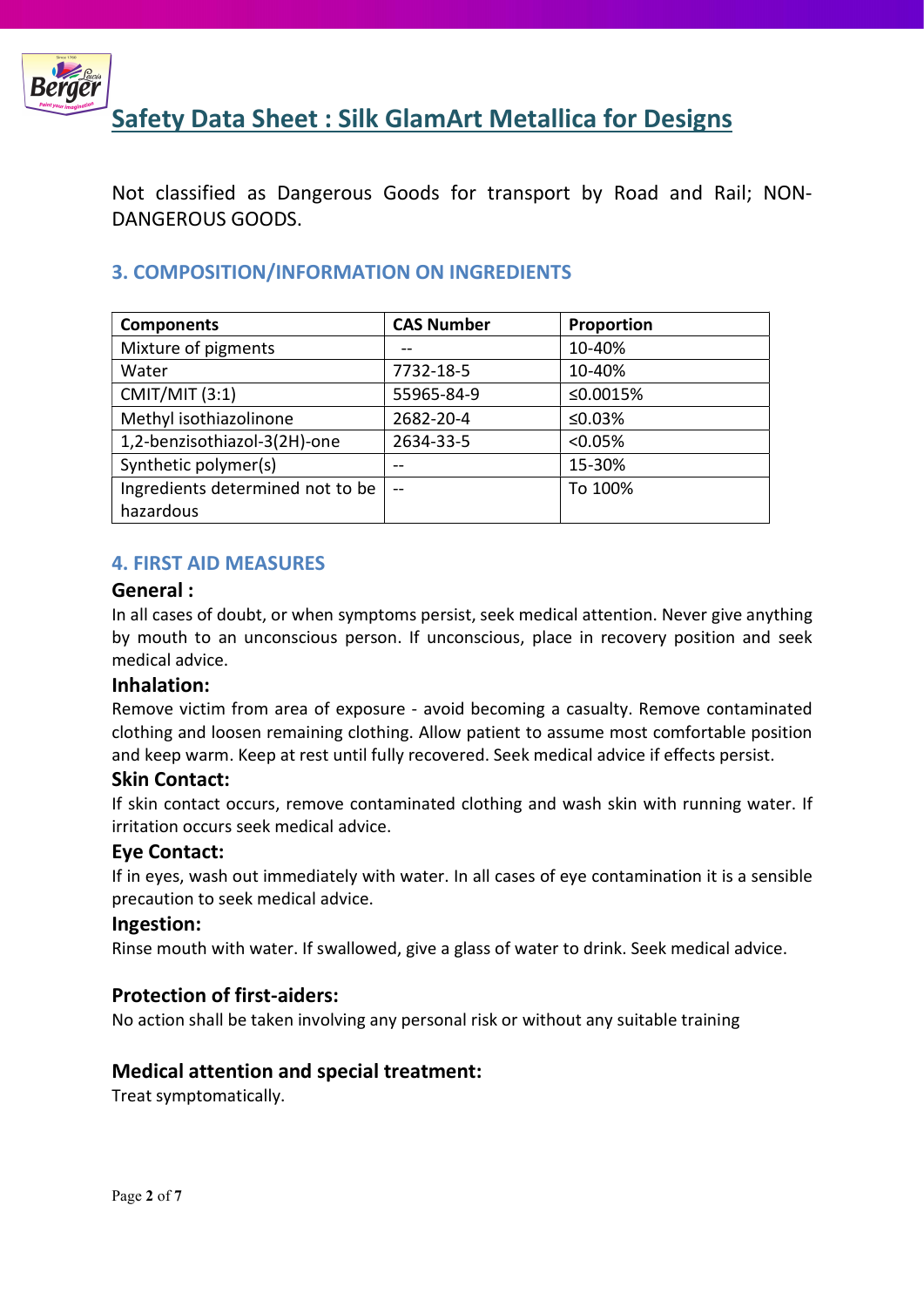

## 5. FIRE FIGHTING MEASURES

## Hazards from combustion products:

Not combustible, however following evaporation of the water component of the material, the residual material can burn if ignited. On burning will emit toxic fumes.

## Precautions for fire fighters and special protective equipment:

Fire fighters to wear self-contained breathing apparatus and suitable protective clothing if risk of exposure to vapour or products of combustion.

## Suitable Extinguishing Media:

Not combustible, however, if material is involved in a fire use: Fine water spray, normal foam, dry agent (carbon dioxide, dry chemical powder).

## 6. ACCIDENTAL RELEASE MEASURES

#### Emergency procedures:

If contamination of sewers or waterways has occurred advise local emergency services.

#### Methods and materials for containment and clean up:

SMALL SPILLS: Slippery when wet. Avoid accidents, clean up immediately. Collect in a container for disposal via special chemical waste collection.

LARGE SPILLS: Slippery when spilt. Avoid accidents, clean up immediately. Contain - prevent run off into drains and waterways. Use absorbent (soil, sand or other inert material). Collect and seal in properly labelled containers or drums for disposal.

## 7. HANDLING AND STORAGE

The information in this section contains generic advice and guidance. The list of Identified Uses in Section 1 should be consulted for any available use-specific information provided in the Exposure Scenario(s)

## Precautions for safe handling :

Avoid contact with skin and eyes. Avoid inhalation of vapour, spray or mist. Eating, drinking and smoking should be prohibited in areas where this material is handled, stored and processed.

Put on appropriate personal protective equipment (see section 8).

Never use pressure to empty, container is not a pressure vessel.

Comply with health and safety at work place.

Do not allow to enter drains or waterways.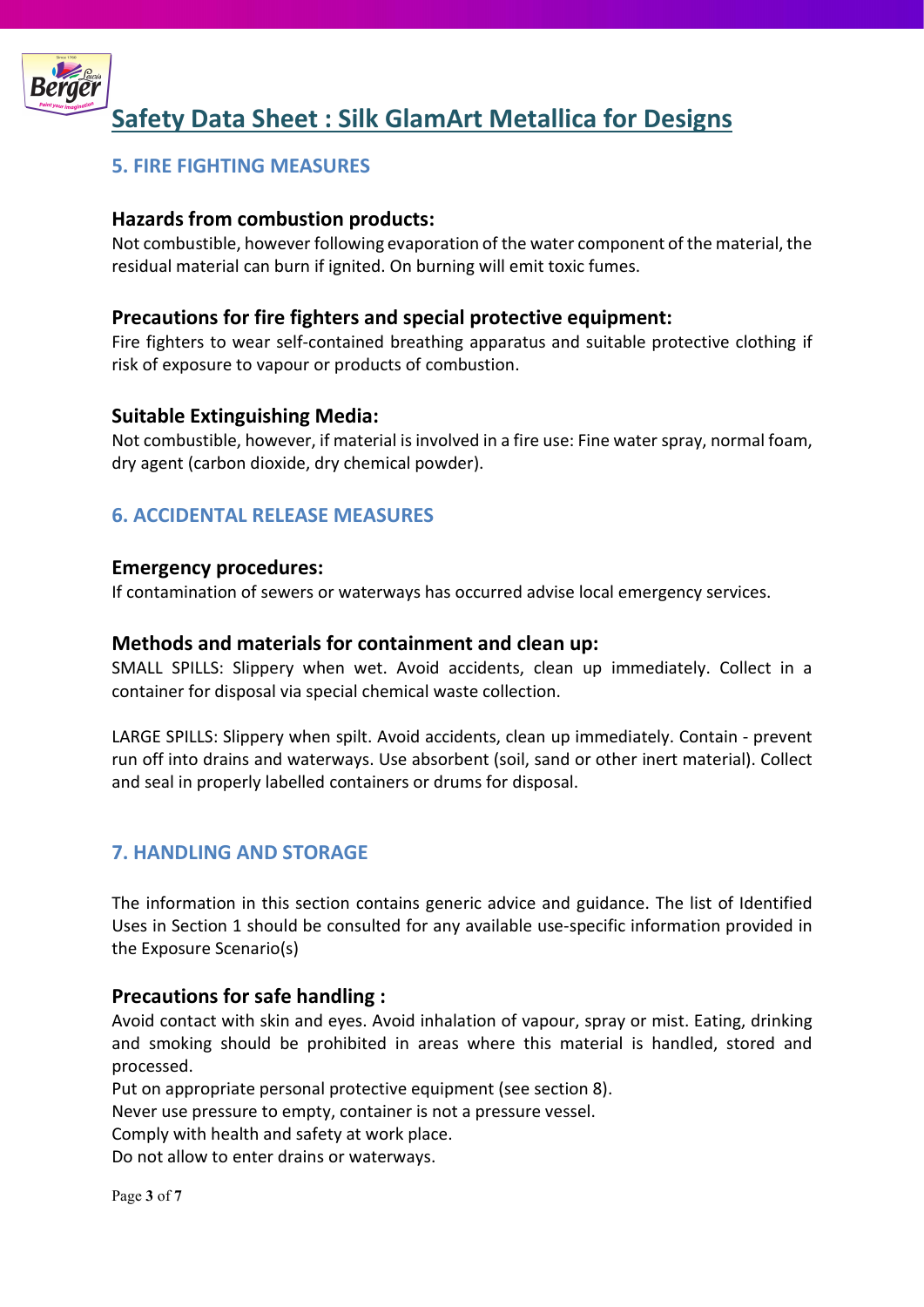

When operators, whether spraying or not, have to work inside the spray booth, ventilation is unlikely to be sufficient to control particulates and solvent vapour should wear a compressed air-fed respirator during spraying process and until such time as the particulars and solvent vapour concentration has fallen below the exposure limit.

## Conditions for safe storage:

Store in accordance with local regulations.

## Note on joint storage

Store in cool place and out of direct sunlight. Keep containers closed when not in use - check regularly for leaks. Keep away from oxidizing agents, strong acids and alkali.

#### Additional information on storage conditions

Observe label precautions. Store in cool dry well ventilated place away from direct sunlight and source of heat. Keep the container tightly closed. No smoking. Prevent unauthorized access. Containers that have been opened must be carefully resealed and kept upright to prevent leakage.

Keep out of reach of children. Avoid eye contact and repeated or prolonged skin contact.

# 8. EXPOSURE CONTROLS/PERSONAL PROTECTION

## Occupational Exposure Limits:

No value assigned for this specific material

## Engineering controls:

Provide adequate ventilation. If using indoors, keep windows and doors open during use. Keep containers closed when not in use.

## Personal Protective Equipment:

The selection of PPE is dependent on a detailed risk assessment. The risk assessment should consider the work situation, the physical form of the chemical, the handling methods, and environmental factors.

Personal Protection: B - OVERALLS, SAFETY SHOES, SAFETY GLASSES, GLOVES.

MANUFACTURE, PACKAGING AND TRANSPORT: Wear overalls, safety glasses and impervious gloves. Always wash hands before smoking, eating, drinking or using the toilet. Wash contaminated clothing and other protective equipment before storage or re-use.

FOR CONSUMER USE: If there is a risk of eye contact and repeated or prolonged skin contact wear gloves and safety glasses. Wash hands after use.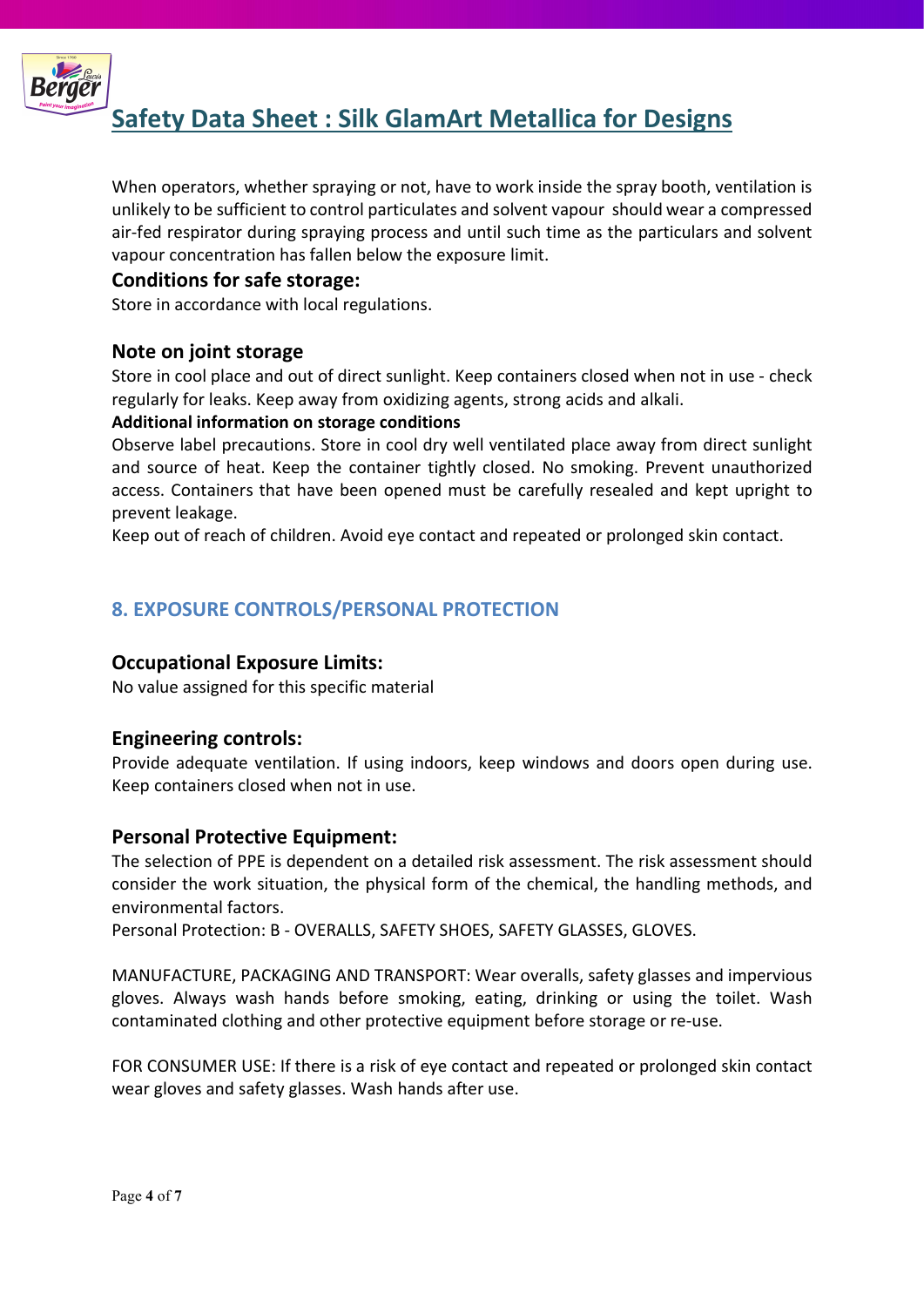

## 9. PHYSICAL AND CHEMICAL PROPERTIES

| Physical state                  |                | Viscous liquid                       |
|---------------------------------|----------------|--------------------------------------|
| Colour                          |                | Metallic                             |
| Odour                           | ٠              | <b>Bland</b>                         |
| Solubility                      | $\bullet$      | Miscible with water.                 |
| <b>Specific Gravity</b>         | $\ddot{\cdot}$ | $>1.0$ at 30 $^{\circ}$ C            |
| Relative Vapour Density (air=1) |                | Not available                        |
| Vapour Pressure (20 °C)         |                | Not available                        |
| Flash Point (°C)                | $\ddot{\cdot}$ | Not applicable (Water based product) |
| Flammability Limits (%)         | ÷              | Not applicable                       |
| Auto-ignition Temperature (°C)  | $\ddot{\cdot}$ | Not applicable                       |
| %Volatile by Weight             | $\ddot{\cdot}$ | Not available                        |
| Solubility in water (g/L)       |                | Miscible                             |
| Melting Point/Range (°C)        |                | Not applicable                       |
| Boiling Point/Range (°C)        | $\ddot{\cdot}$ | 100 (water)                          |
| Decomposition Point (°C)        | $\bullet$      | Not available                        |
| рH                              |                | $8 - 10$                             |
| Viscosity                       |                | Not available                        |
| <b>Evaporation Rate</b>         |                | Not available                        |

#### 10. STABILITY AND REACTIVITY

| Chemical stability               | Stable under normal conditions of use. |
|----------------------------------|----------------------------------------|
| Conditions to avoid              | Avoid contact with foodstuffs.         |
| Incompatible materials           | Incompatible with oxidizing agents.    |
| Hazardous decomposition products | Oxides of carbon.                      |
| Hazardous reactions              | None known.                            |

## 11. TOXICOLOGICAL INFORMATION

No adverse health effects expected if the product is handled in accordance with this Safety Data Sheet and the product label. Symptoms or effects that may arise if the product is mishandled and overexposure occurs are:

Ingestion: No adverse effects expected, however, large amounts may cause nausea and vomiting.

Eye contact: May be an eye irritant.

Skin contact: Contact with skin may result in irritation.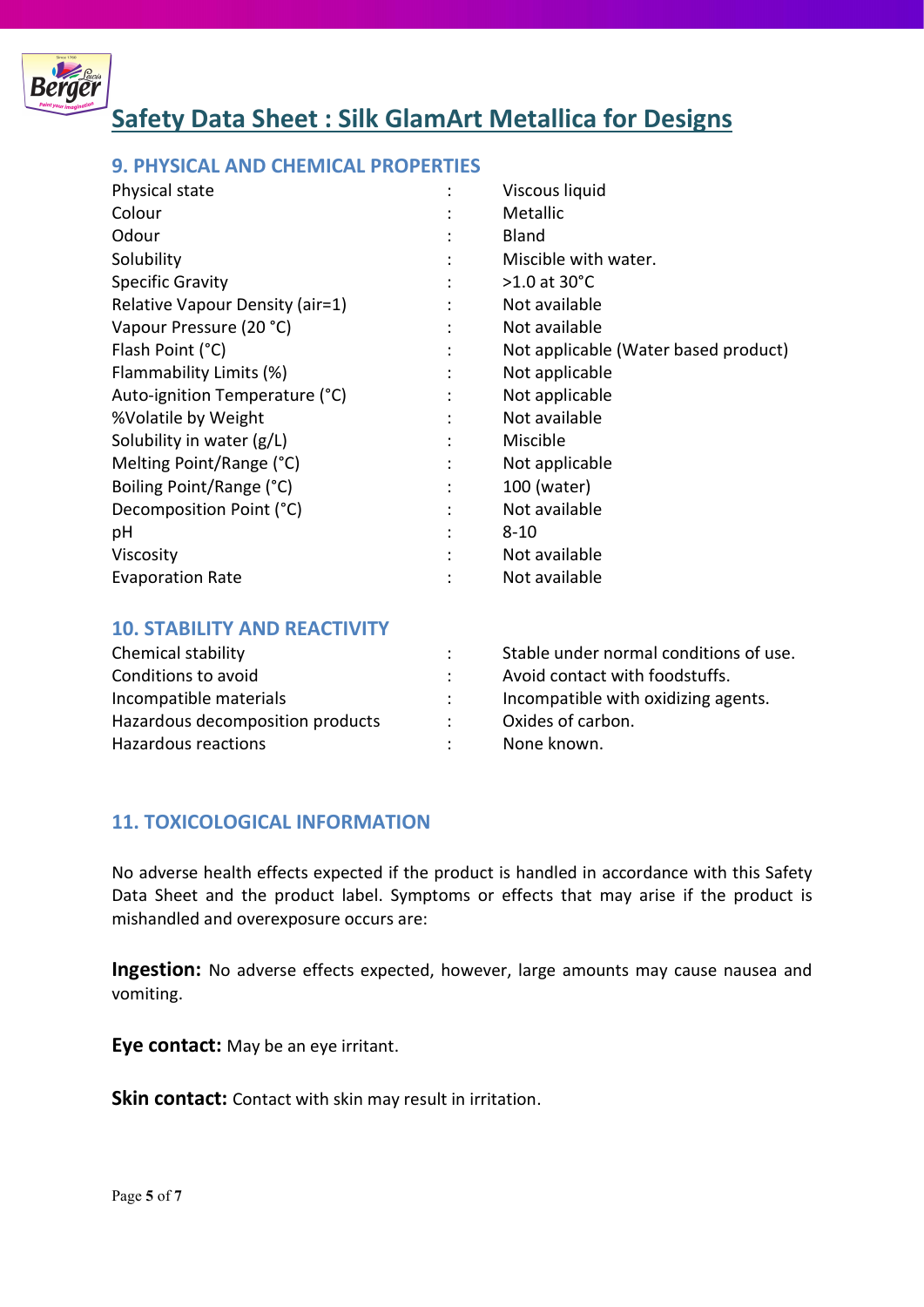

Inhalation: Where this material is used in a poorly ventilated area, at elevated temperatures or in confined spaces, vapour may cause irritation to mucous membranes of the respiratory tract, headache and nausea.

## Long Term Effects:

No information available for the product.

**Toxicological Data:** No LD50 data available for the product.

## 12. ECOLOGICAL INFORMATION

## Eco-toxicity

There is no data available on the mixture itself. Avoid contaminating waterways.

## 13. DISPOSAL CONSIDERATIONS

#### Disposal methods:

For small quantities: Do not pour leftover paint down the drain. Unwanted paint should be brushed out on newspaper, allowed to dry and then disposed of via domestic waste collection. Empty paint containers should be left open in a well ventilated area to dry out. When dry recycle the container via steel can recycling programs. Disposal of empty paint containers via domestic recycling programs may differ between local authorities. Check with your local council first. For large quantities: Refer to Waste Management Authority. Dispose of material through a licensed waste contractor. Normally suitable for disposal at approved land waste site.

## 14. TRANSPORT INFORMATION

| UN No         | : none |
|---------------|--------|
| GGV/IMDG Code | : none |
| RID/ADR       | : none |
| ICAO/IATA-DGR | : none |

## 15. REGULATORY INFORMATION

| <b>Classification</b> | : Not classified as hazardous                     |
|-----------------------|---------------------------------------------------|
| S <sub>2</sub>        | Keep out of reach of children (Retail Sales only) |
| S24/25                | Avoid contact with skin and eyes                  |